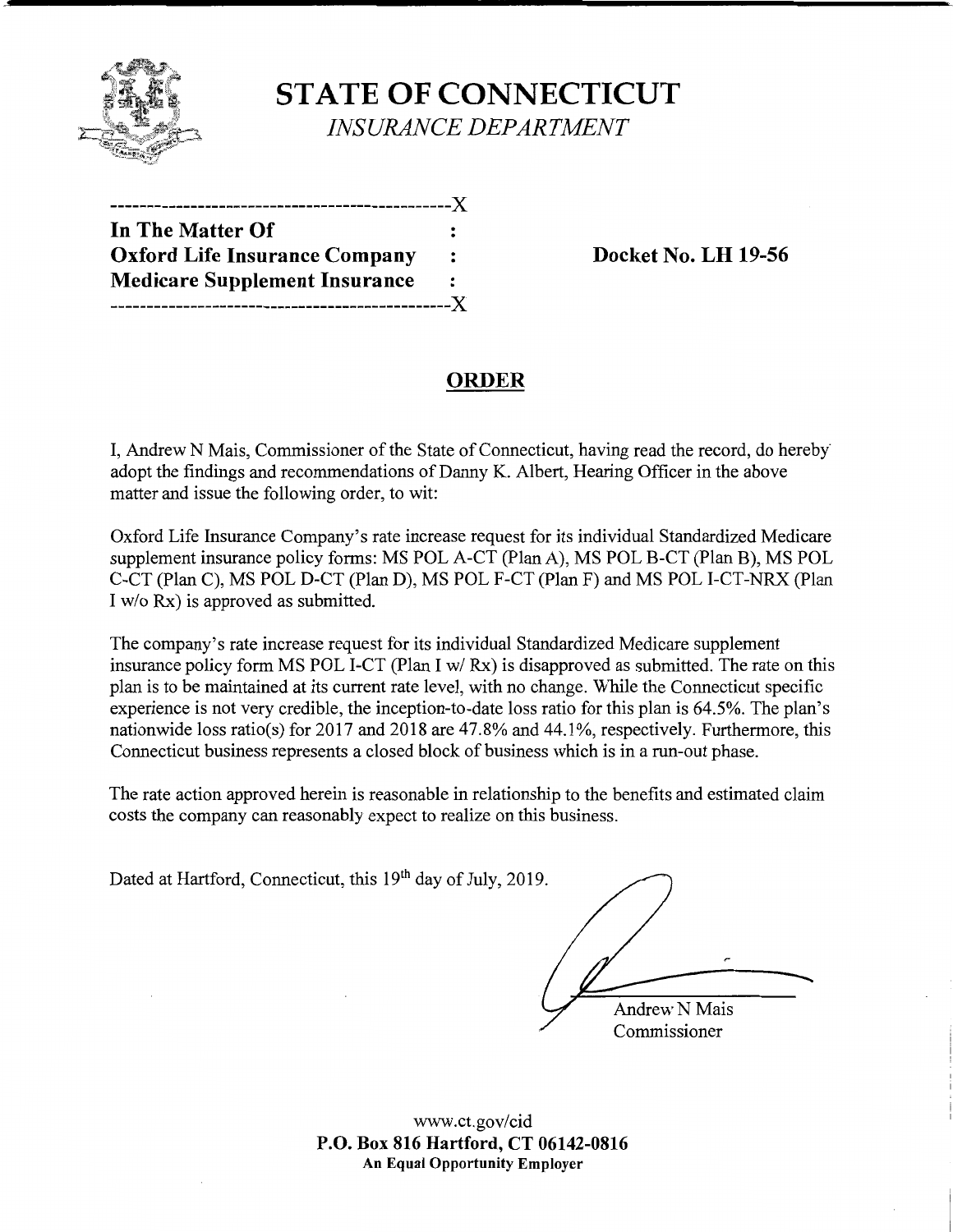

# **STATE OF CONNECTICUT**  *INSURANCE DEPARTMENT*

| In The Matter Of                     |   |
|--------------------------------------|---|
| <b>Oxford Life Insurance Company</b> | : |
| <b>Medicare Supplement Insurance</b> |   |
| -------------------------X           |   |

**Docket No. LH 19-56** 

## **PROPOSED FINAL DECISION**

## I. **INTRODUCTION**

The Insurance Commissioner of the State of Connecticut is empowered to review rates charged for individual and group Medicare supplement policies sold to any resident of this State who is eligible for Medicare. The source for this regulatory authority is contained in Chapter 700c and Section 3 8a-495a of the Connecticut General Statutes.

After due notice, a hearing was held at the Insurance Department in Hartford on Thursday, July 11, 2019, to consider whether or not the rate increase requested by Oxford Life Insurance Company on its individual Standardized Medicare supplement insurance business should be approved.

No members from the general public attended the hearing.

No company representatives from Oxford Life Insurance Company attended the hearing.

The hearing was conducted in accordance with the requirements of Section 38a-474, Connecticut General Statutes, the Uniform Administrative Procedures Act, Chapter 54 of Section 38a-8-l et seq. of the Regulations of Connecticut State Agencies.

A Medicare supplement policy is a private health insurance policy sold on an individual or group basis, which provides benefits that are additional to the benefits provided by Medicare. For many years Medicare supplement policies have been highly regulated under both state and federal law to protect the interests of persons eligible for Medicare who depend on these policies to provide additional coverage for the costs of health care.

Effective December 1, 2005, Connecticut amended its program of standardized Medicare supplement policies in accordance with Section 38a-496a of the Connecticut General Statutes, and Sections 38a-495a-1 through 3 8a-495a-21 of the Regulations of Connecticut Agencies. This program, which conforms to federal requirements, provides a "core" package of benefits known as Plan A. Insurers may also offer any one or more of eleven other plans (Plans B through N).

Effective January 1, 2006, in accordance with Section 38a-495c of the Connecticut General Statutes (as amended by Public Act 05-20) premiums for all Medicare supplement policies in the state must use community rating. Rates for Plans A through N must be computed without regard to age, gender, previous claims history or the medical condition of any person covered by a Medicare supplement policy or certificate.

> www.ct.gov/cid **P.O. Box 816 Hartford, CT 06142-0816 An Equal Opportunity Employer**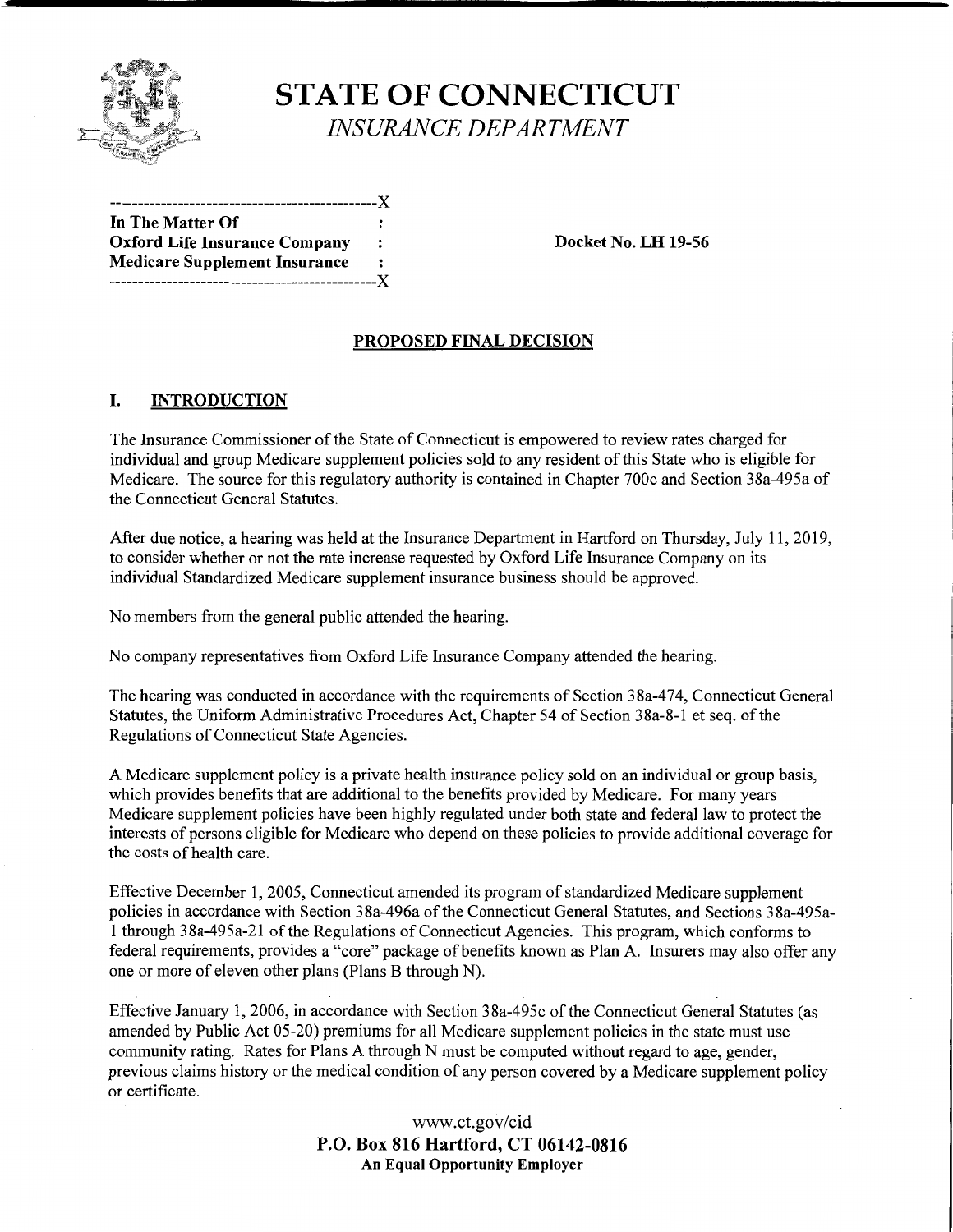The statute provides that coverage under Plans A through N may not be denied on the basis of age, gender, previous claims history or the medical condition of any covered person. Insurers may exclude benefits for losses incurred within six months from the effective date of coverage based on a pre-existing condition.

Effective October 1, 1998, carriers that offer Plan B or Plan C must make these plans as well as Plan A, available to all persons eligible for Medicare by reason of disability.

Insurers must also make the necessary arrangements to receive notice of all claims paid by Medicare for their insureds so that supplement benefits can be computed and paid without requiring insureds to file claim forms for such benefits. This process of direct notice and automatic claims payment is commonly referred to as "piggybacking" or "crossover".

Sections 38a-495 and 38a-522 of the Connecticut General Statutes, and Section 38a-495a-10 of the Regulations of Connecticut Agencies, state that individual and group Medicare supplement policies must have anticipated loss ratios of 65% and 75%, respectively. Under Sections 38a-495-7 and 38a-495a-10 of the Regulations of Connecticut Agencies, filings for rate increases must demonstrate that actual and expected losses in relation to premiums meet these standards, and anticipated loss ratios for the entire future period for which the requested premiums are calculated to provide coverage must be expected to equal or exceed the appropriate loss ratio standard.

Section 3 8a-4 73 of the Connecticut General Statutes provides that no insurer may incorporate in its rates for Medicare supplement policies factors for expenses that exceed 150% of the average expense ratio for that insurer's entire written premium for all lines of health insurance for the previous calendar year.

#### II. **FINDING OF FACT**

After reviewing the exhibits entered into the record of this proceeding, and utilizing the experience, technical competence and specialized knowledge of the Insurance Department, the undersigned makes the following findings of fact:

1. Oxford Life Insurance Company has requested the following rate increase on its individual Standardized Medicare supplement policies for forms MS POL A-CT through D-CT, MS POL F-CT, MS POL I-CT and MS POL I-CT-NRX:

|            | Proposed      |
|------------|---------------|
| Plan       | Rate Increase |
| A          | 7.0%          |
| B          | 7.0%          |
| C          | 7.0%          |
| D          | 7.0%          |
| F          | 7.0%          |
| T          | 7.0%          |
| I w/o $Rx$ | 7.0%          |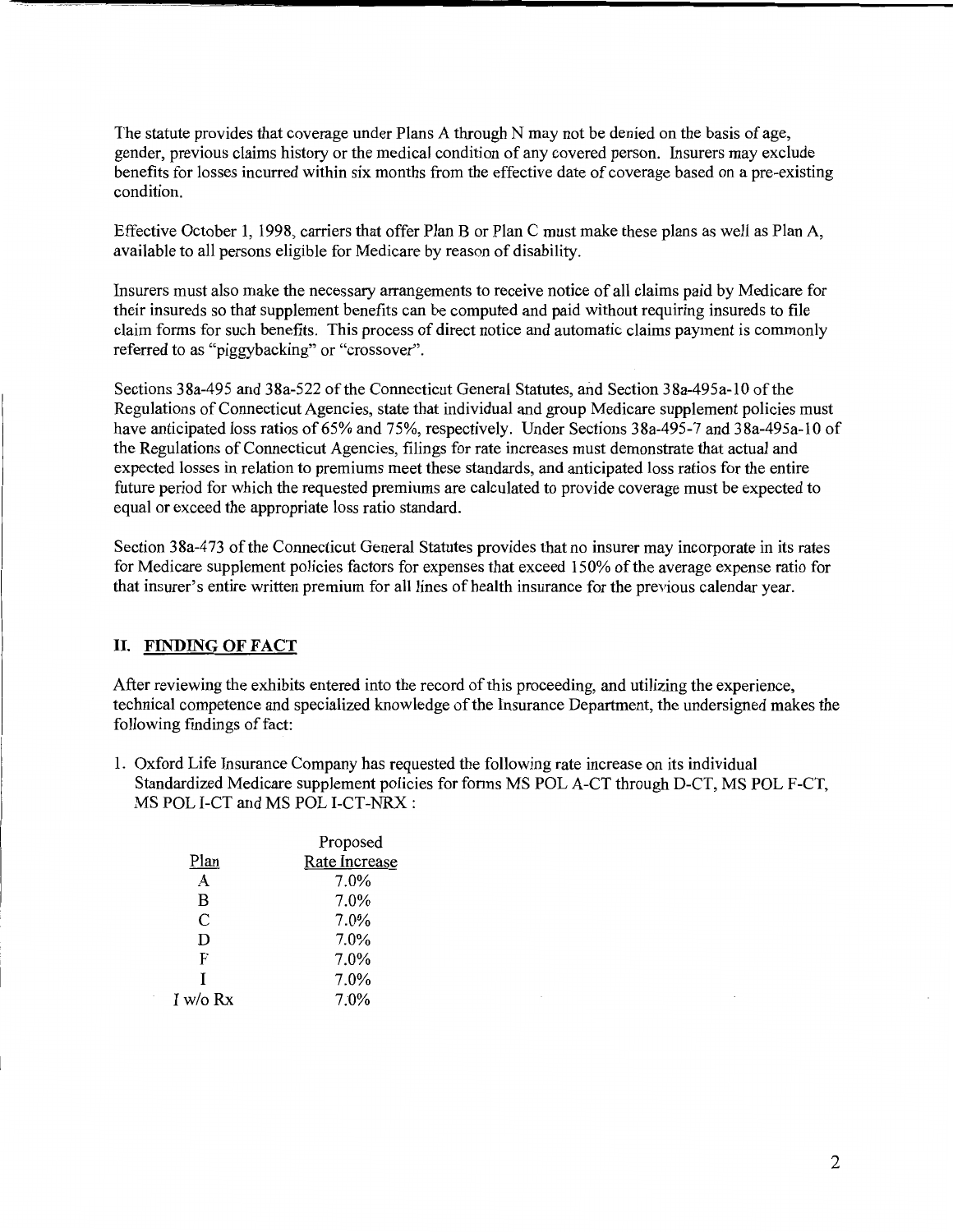| Plan                        | Connecticut | Nationwide |
|-----------------------------|-------------|------------|
| A                           | O           | 15         |
| в                           | 0           | 46         |
| $\mathcal{C}_{\mathcal{C}}$ | 3           | 843        |
| k.<br>D                     | 16          | 39         |
| F                           | 21          | 619        |
|                             |             | 23         |
| I w/o Rx                    |             | 107        |
| Total                       |             |            |

2. Policy in-force counts as of 12/31/18 for Connecticut and nationwide, by Plan, are as follows:

- 3. The last rate increase(s) approved for these plans were: Plan A 21%, Plan B 35% and Plan C 25%, effective 8/1/06, Plans D and F 7%, effective 8/1/05 and Plan I with Rx 25%, effective 8/1/02. Plan I w/o Rx, has never had a rate increase.
- 4. These forms are no longer marketed.
- 5. The proposed rates are expected to satisfy the Connecticut statutory loss ratio of 65% required of individual Medicare supplement forms.
- 6. Oxford Life has demonstrated that its expense factor is in compliance with section 38a-473, C.G.S.
- 7. Oxford Life has conformed to subsection (e) of section 38a-495c, C.G.S. regarding the automatic claims processing requirement.
- 8. Below are the incurred loss ratios for 2017 and 2018 as well as inception-to-date for Connecticut:

| Plan          | 2017   | 2018   | Inception |
|---------------|--------|--------|-----------|
| A             | 24.8%  | n/a    | 192.1%    |
| B             | n/a    | n/a    | 97.7%     |
| $\mathcal{C}$ | 77.3%  | 66.6%  | 87.6%     |
| D             | 40.6%  | 84.0%  | 84.2%     |
| F             | 70.3%  | 102.6% | 69.6%     |
| I with Rx     | 101.0% | 51.1%  | 64.5%     |
| I w/o $Rx$    | n/a    | n/a    | 97.1%     |
| Total         | 60.5%  | 89.9%  | 82.8%     |

9. Below are the incurred loss ratios for 2016 and 2017 as well as inception-to-date on a nationwide basis:

| Plan         | 2017  | 2018  | Inception |
|--------------|-------|-------|-----------|
| A            | 73.3% | 49.3% | 99.8%     |
| B            | 46.3% | 64.6% | 72.8%     |
| C            | 91.0% | 79.8% | 79.9%     |
| D            | 54.7% | 62.8% | 78.5%     |
| F            | 68.4% | 68.1% | 65.6%     |
| I with Rx    | 47.8% | 44.1% | 70.1%     |
| $I$ w/o $Rx$ | 75.2% | 71.3% | 70.9%     |
| Total        | 77.7% | 72.9% | 72.2%     |